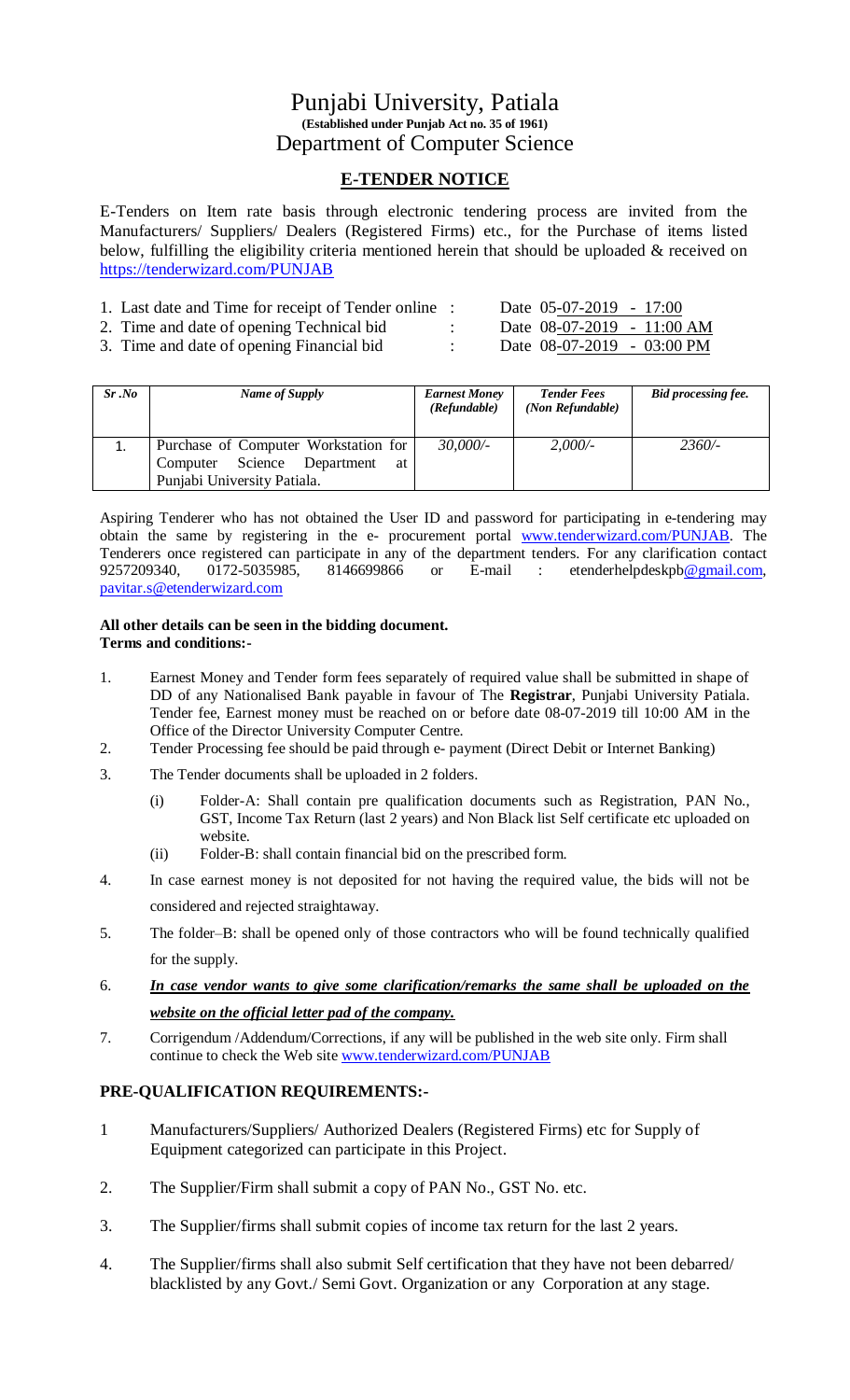#### **DETAILED SPECIFICATIONS**

| S.No.,         | Item Description                                                                                                                                                              | Make                |
|----------------|-------------------------------------------------------------------------------------------------------------------------------------------------------------------------------|---------------------|
| $\mathbf{1}$   | Workstation - Intel Xeon W-2155 Processor (13.75MB Cache,<br>3.30GHz), 64GB DDR4 2666MHz ECC RDIMM, P520C MB<br>Intel Basin Falls, Tower 92% Power 500W, 512GB Solid State    | Hewlett-Packard(HP) |
|                | Drive, PCIe M.2, TLC, OPAL, 2TB Hard Drive, 7200RPM, 3.5<br>, SATA3, NVIDIA P5000 16GB (DVI+4DP) High Profile, USB                                                            | <b>DELL</b>         |
|                | Calliope Keyboard Black India English, USB Calliope Mouse<br>Black, WARRANTY 3Y Premier NBD, 19.5LED, WIN10 Pro                                                               | Lenovo              |
| $\overline{2}$ | Workstation - Intel Xeon W-2155 Processor (13.75MB Cache,<br>3.30GHz), 64GB DDR4 2666MHz ECC RDIMM, P520C MB                                                                  | Hewlett-Packard(HP) |
|                | Intel Basin Falls, Tower 92% Power 500W, 512GB Solid State<br>Drive, PCIe M.2, TLC, OPAL, 2TB Hard Drive, 7200RPM, 3.5                                                        | <b>DELL</b>         |
|                | , SATA3, NVIDIA Quadro GP100, USB Calliope Keyboard<br>Black India English, USB Calliope Mouse Black, WARRANTY<br>3Y Premier NBD, 19.5LED, WIN10 Pro                          | Lenovo              |
| $\overline{3}$ | Workstation-Xeon W-2145 3.7G 8C 140W, 64GB DDR4<br>2666MHz ECC RDIMM, P520C MB Intel Basin Falls, 512GB                                                                       | Hewlett-Packard(HP) |
|                | Solid State Drive, PCIe M.2, TLC, OPAL, 2TB Hard Drive,<br>7200RPM, 3.5, SATA3, NVIDIA Quadro P4000 8GB 4xDP                                                                  | <b>DELL</b>         |
|                | High Profile, USB Calliope Keyboard Black India English, USB<br>Calliope Mouse Black, WARRANTY 3Y Premier NBD,<br>19.5LED, WIN10 Pro                                          | Lenovo              |
| $\overline{4}$ | Workstation-Intel Xeon W-2155 Processor (13.75MB Cache,<br>3.30GHz), 32GB DDR4 2666MHz ECC RDIMM, P520C MB                                                                    | Hewlett-Packard(HP) |
|                | Intel Basin Falls, Tower 92% Power 500W, 512GB Solid State<br>Drive, PCIe M.2, TLC, OPAL, 2TB Hard Drive, 7200RPM, 3.5                                                        | <b>DELL</b>         |
|                | , SATA3, NVIDIA Quadro P4000 8GB 4xDP High Profile,<br>USB Calliope Keyboard Black India English, USB Calliope<br>Mouse Black, WARRANTY 3Y Premier NBD, 19.5LED,<br>WIN10 Pro | Lenovo              |
| 5              | Workstation-Intel Xeon W-2155 Processor (13.75MB Cache,<br>3.30GHz), 32GB DDR4 2666MHz ECC RDIMM, P520C MB                                                                    | Hewlett-Packard(HP) |
|                | Intel Basin Falls, Tower 92% Power 500W, 512GB Solid State<br>Drive, PCIe M.2, TLC, OPAL, 2TB Hard Drive, 7200RPM, 3.5<br>, SATA3, NVIDIA Quadro P2000 5GB 4xDP High Profile, | <b>DELL</b>         |
|                | USB Calliope Keyboard Black India English, USB Calliope<br>Mouse Black, WARRANTY 3Y Premier NBD, 19.5LED,<br>WIN10 PRO                                                        | Lenovo              |

### **Terms and Conditions:-**

- 1 Prices should be inclusive of all taxes and levies in INR, FOR Punjabi University Patiala.
- 2 Payment will be released on successful installation and commissioning.
- 3 All items to be supplied must be branded and shall be amply supported onsite directly by OEM. All RMA, shall be in name of Punjabi University, Patiala.
- 4 OEM shall be responsible for onsite training / deployment / configuration etc.
- 5 The material is to be made available/ installed within two weeks from date of placing confirmed Purchase Order along with all the bills.
- 6 If there is holiday on the receipt/opening day of the tender, the tender may be received/ opened on the next working day at the same time and at the same place.
- 7 The Purchase Committee reserves the right to reject the tender without assigning any reason before/after opening of the tenders and the tenderers shall have no right or any claim what so ever for the same on this account.
- 8 University reserves the right to increase/ decrease the quantity of items. The order for quantity of different items can be increased or decreased. The Suppliers/ Tenderers shall have no right or any claim what so ever for the same on this account. The payment for passive components will be made on the basis of actual consumption.